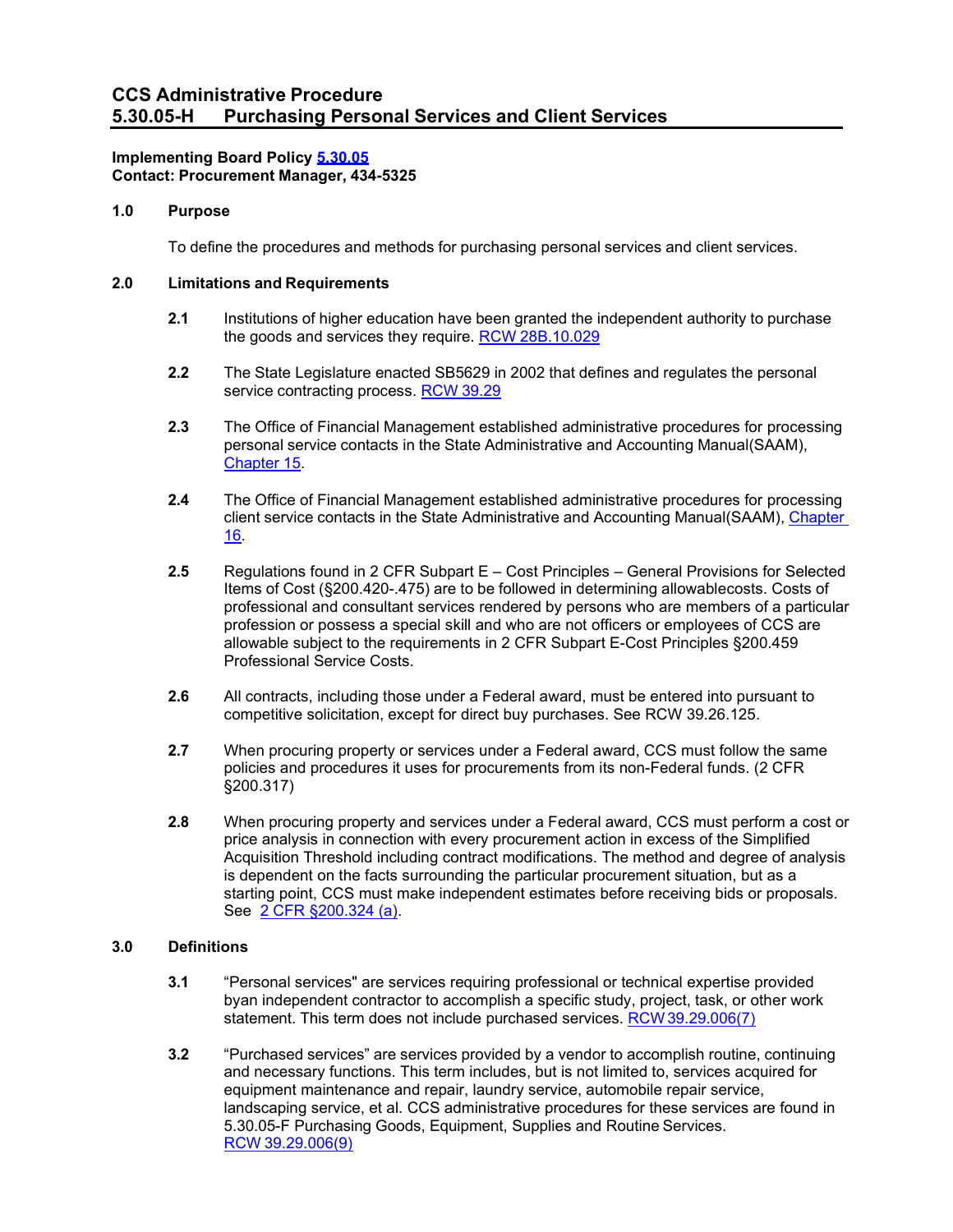**3.3** "Client services" are services that require professional, technical or artistic expertise thatare delivered directly to the students and other clients of CCS. They are exempt from thespecial requirements of personal service contracts. Examples of client service contracts are musical entertainment or medical treatment provided to students. [RCW39.29.040\(6\)](http://apps.leg.wa.gov/RCW/default.aspx?cite=39.29.040)

## **4.0 Mandatory Training**

Due to the complexity of legislation and regulations concerning personal service contracting and client service contracting, the State Legislature requires that all employees who manage these contracts receive special training conducted by the Office of Financial Management. [RCW](http://apps.leg.wa.gov/RCW/default.aspx?cite=39.29.120) [39.29.120\(1\); S](http://apps.leg.wa.gov/RCW/default.aspx?cite=39.29.120)AAM [15.10.55.b.](https://www.ofm.wa.gov/accounting/saam/contents)

- **4.1** "Managing" personal service contracting is defined as providing technical assistance to contractors, monitoring job performance, and reviewing/approving invoices for such work. SAAM [15.10.55.b](https://www.ofm.wa.gov/accounting/saam/contents)
- **4.2** CCS employees may not manage personal service contracts before she or he has completed the required training. RCW [39.29.120\(1\)](http://apps.leg.wa.gov/RCW/default.aspx?cite=39.29.120)
	- 4.2.1 Such training is currently required only once in the employee's career. The Purchasing Manager will provide notice of training opportunities for all CCS employees and facilitate periodic local training when feasible.
	- 4.2.2 The Office of Financial Management maintains a register of all state employees who have completed this training requirement.

## **5.0 Special Restrictions for Proposed Contractors**

- **5.1** Current employees of CCS, or people who have been employed by CCS within the current calendar year in all job classifications (including part-time employees, adjunctfaculty, work/study students, volunteers with unique circumstances, et al.) may not beengaged through personal service contracts, purchased service contracts or client service contracts.
	- 5.1.1 Administrators desiring to engage such personnel should contact the CCSHuman Resources Department for assistance in the appropriate process.
	- 5.1.2 The appropriate process will vary depending upon the employee's classification.
- **5.2** Current employees of the State of Washington in all other agencies, institutions and colleges must obtain approval from the State Executive Ethics Board prior to receiving service contracts from CCS.
	- 5.2.1 Information regarding approval from the State Executive Ethics Board may be obtained on its website [www.ethics.wa.gov](http://www.ethics.wa.gov/)
	- 5.2.2 Due to the nature of the information requested by the State Executive Ethics Board to process a request by an employee to contract with another agency, the *employee* must prepare and submit the application for approval. CCS will assist the employee by providing a copy of the proposed contract forsubmittal.
	- 5.2.3 Further, if a current state employee enters into a contract with a state agency and the contract is competitively bid and the only bid received is from the state employee; or, if the contract is not competitively bid, the state employee must receive the prior approval of the State Executive Ethics Board. The state employee must file the contract with the State Executive Ethics Board within thirty (30) days of contract approval. RCW [42.52.120](http://apps.leg.wa.gov/RCW/default.aspx?cite=42.52.120)
	- 5.2.4 For purposes of compliance with this section, the State Executive Ethics Boardhas determined that public school employees (K-12) are *not* subject to this requirement.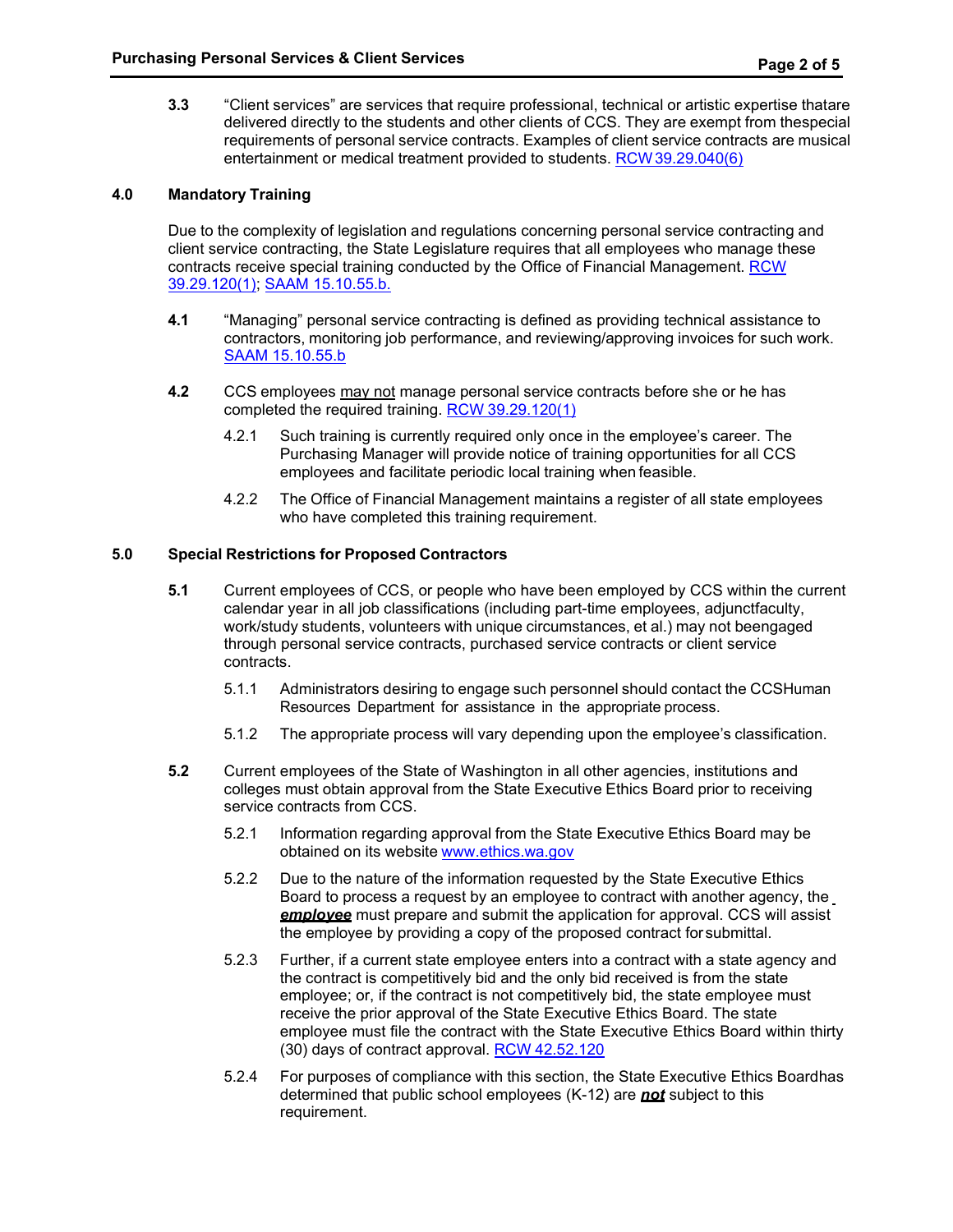- **5.3** Former employees of the State of Washington may not accept employment or compensation from an employer within one year of leaving state employment if:
	- 5.3.1 for two years prior to leaving the state, the employee negotiated one or morestate contracts with the prospective employer;
	- 5.3.2 the value of the contract or contracts was more than \$10,000; and,
	- 5.3.3 the duties for the new employer include implementing or fulfilling contracts negotiated or administered while a state employee. [RCW42.52.080](http://apps.leg.wa.gov/RCW/default.aspx?cite=42.52.080)
	- 5.3.4 Further, a former state employee may not have a beneficial interest in a contract that was expressly authorized or funded by executive action in which the

employee participated for a period of two years after leaving employment of the state (A beneficial interest is the right to enjoy profit, benefit or advantage from a contract). [RCW42.52.080\(2\)](http://apps.leg.wa.gov/RCW/default.aspx?cite=42.52.080)

5.3.5 Further, a former state employee has a continuing post-state employment restriction prohibiting him or her from assisting others in any transaction with the state if he or she participated in the transaction while a state employee. [RCW](http://apps.leg.wa.gov/RCW/default.aspx?cite=42.52.080) [42.52.080\(5\)](http://apps.leg.wa.gov/RCW/default.aspx?cite=42.52.080)

## **6.0 Processes**

- **6.1** CCS may not enter into contracts for services that constitute work regularly, traditionallyor historically performed by state employees unless there is specific legislative authorityto do so. Contact the CCS Human Resources Department for assistance in reviewing the proposed scope of work of this nature.
- **6.2** Sole source personal service contracts of \$5,000 or more, regardless of the source of funds, shall be posted in the Department of General Administration's "WEBS" system fora minimum of five (5) business days prior to execution of the contract. [SAAM 15.20.60](https://www.ofm.wa.gov/accounting/saam/contents)[,](http://apps.leg.wa.gov/rcw/default.aspx?cite=39.29.018) [RCW](http://apps.leg.wa.gov/rcw/default.aspx?cite=39.29.018) [39.29.018](http://apps.leg.wa.gov/rcw/default.aspx?cite=39.29.018)
- **6.3** Sole source personal service contracts of \$20,000 or more, regardless of the source of funds, *in addition to the process described in 6.2, above*, shall also be advertised in a regional newspaper for at least one (1) day. The public shall be given at least five (5) business days to respond to the published notice. SAAM [15.20.60,](https://www.ofm.wa.gov/accounting/saam/contents) RCW [39.29.018](http://apps.leg.wa.gov/rcw/default.aspx?cite=39.29.018)
	- 6.3.1 The appropriate administrator shall prepare a separate purchase requisition forthe publication of such notice.
	- 6.3.2 The purchase requisition shall be submitted to the Purchasing Department for processing.
- **6.4** Administrators desiring to purchase personal services or client services must prepare a purchase requisition and attach a [Personal Services Contract Worksheet. T](https://ccs.spokane.edu/ccsglobal/media/Global/FormsA-Z/ccs-2728.pdf)he documents must be forwarded to the Purchasing Department for processing.
	- 6.4.1 No work under a proposed contract may commence before the issuance of a contract document or purchase order, as appropriate, by the Purchasing Department. It is inappropriate for any other party to attempt to authorize suchwork in the absence of properly completed contracts.
	- 6.4.2 Due to requirements for approval by the State Ethics Board and/or the approval by the Office of Financial Management (see section 7.0 below) in certain circumstances, departments should allow four to six weeks processing time after submitting completed documents to the Purchasing Department.
	- 6.4.3 Upon receipt of purchase requisitions for personal services or client services, the Purchasing Department will verify the eligibility of proposed contractors with the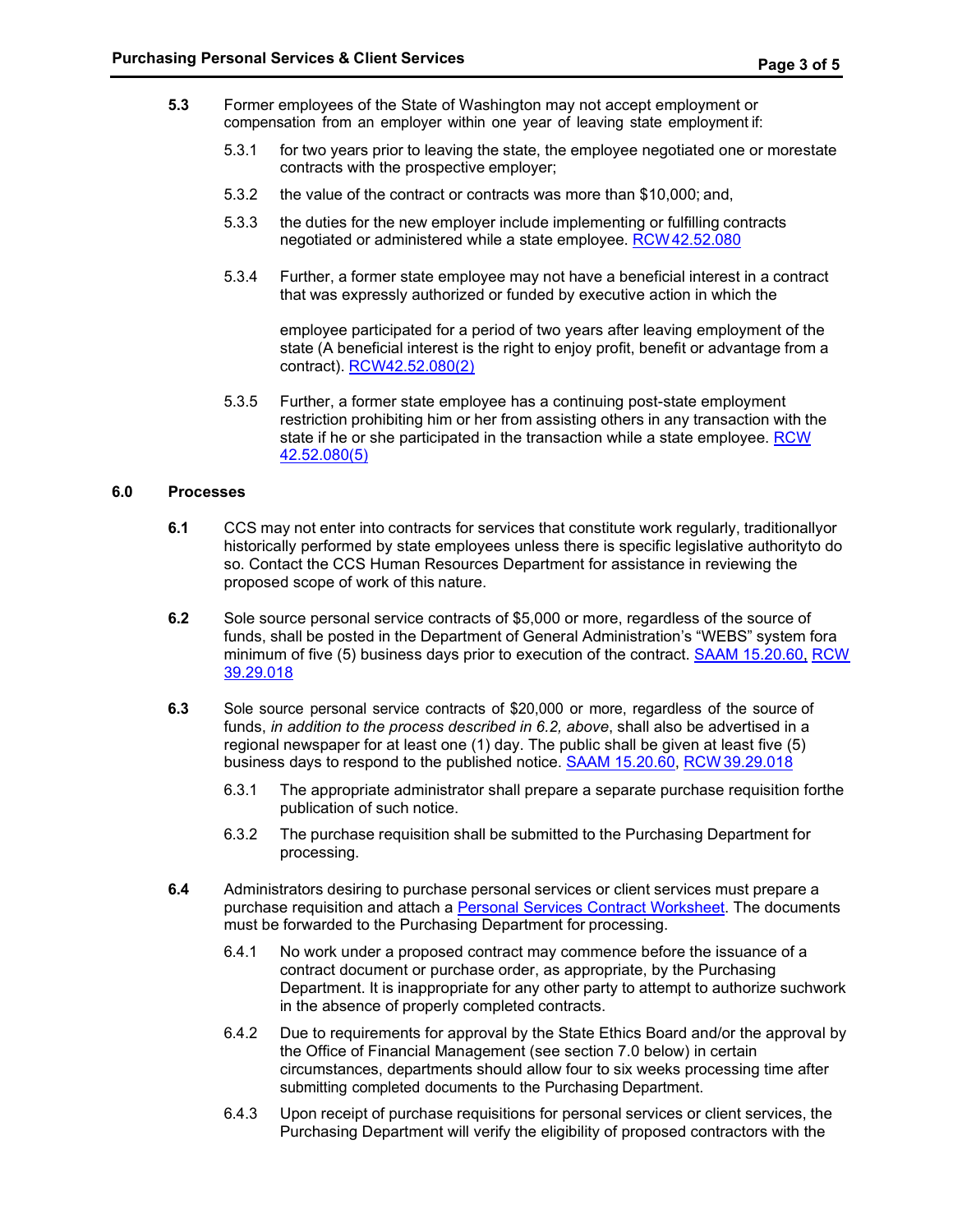Payroll Department for compliance with restrictions against employment in the current tax year and eligibility for employment against restrictions from the Department of Retirement Services.

**6.5** Administrators desiring proposed client service contracts that include work elements of instruction, training or delivery of curriculum must obtain the prior written approval by a representative of the Association for Higher Education (AHE) and submit such approvalwith the purchasing documents. The Procurement Manager will return any such proposed contracts that do not contain AHE approval to the appropriate administrator unprocessed.

### **7.0 Filing Requirements**

- **7.1** The Procurement Manager or designee will perform the appropriate contract filing or reporting to the Office of Financial Management with information supplied by the appropriate administrator through the purchase requisition, personal service contract worksheet, or supplemental information request.
- **7.2** The contractor shall not commence any work under the proposed contract, nor be directed to do so by CCS personnel, until final approval has been granted by the Office ofFinancial Management.
- **7.3** The Procurement Manager will transmit notice of approval to the appropriateadministrator and the contractor with authorization to commence work.

### **8.0 Annual Contract Procedures Report**

- **8.1** The Procurement Manager or designee will file an annual report with the Office of Financial Management detailing the procedures that CCS has employed in entering into,renewing and managing client contracts by January 31 of each year. RCW [39.29.110](http://apps.leg.wa.gov/RCW/default.aspx?cite=39.29.110)
- **8.2** The Procurement Manager or designee will report appropriate personal service contracts that otherwise have not been previously filed with the Office of FinancialManagement by September 30 of each year.

#### **9.0 Penalties for Violation**

- **9.1** A state officer or employee who knowingly violates Chapter 39.29 is subject to a civilpenalty of \$300. RCW [39.29.020](http://apps.leg.wa.gov/RCW/default.aspx?cite=39.29.020)
- **9.2** CCS employees who violate these procedures may be subject to further disciplinaryaction as appropriate.

#### **10.0 Related Information**

- **10.1** Personal Services Contract Worksheet, CCS [#2728](https://ccs.spokane.edu/ccsglobal/media/Global/FormsA-Z/ccs-2728.pdf)
- **10.2** Purchasing Department web page Personal Service [Contracts](http://ccsnet.ccs.spokane.edu/Purchasing/CUSTOM-PAGES/Personal-Service-Contracts.aspx)
- **10.3** RCW [28B.10.029](http://apps.leg.wa.gov/RCW/default.aspx?cite=28B.10.029) Property purchase and disposition
- **10.4** RCW [39.29](http://apps.leg.wa.gov/RCW/default.aspx?cite=39.29) Personal service contracts
- **10.5** RCW [42.52](http://apps.leg.wa.gov/RCW/default.aspx?cite=42.52) Ethics in public service
- **10.6** SAAM [Chapter](https://www.ofm.wa.gov/accounting/saam/contents) 15 Personal service contracts
- **10.7** SAAM [Chapter](https://www.ofm.wa.gov/accounting/saam/contents) 16 Client Service Contracts